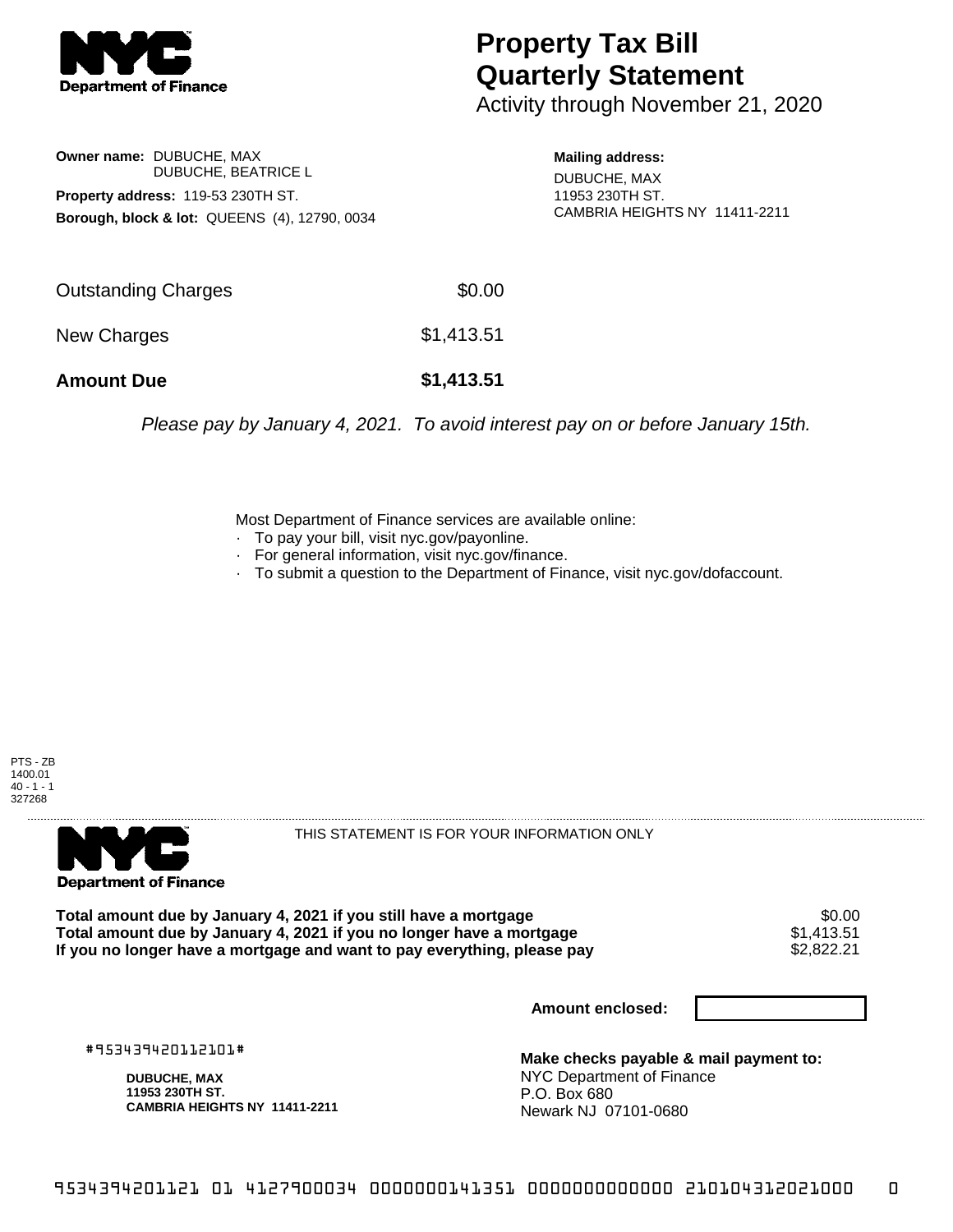

| <b>Billing Summary</b>                                                     | <b>Activity Date Due Date</b> |                      | Amount                  |
|----------------------------------------------------------------------------|-------------------------------|----------------------|-------------------------|
| Outstanding charges including interest and payments                        |                               |                      | \$0.00                  |
| <b>Finance-Property Tax</b>                                                |                               | 01/01/2021           | \$1,429.99              |
| <b>Adopted Tax Rate</b>                                                    |                               |                      | $$-16.48$               |
| <b>Total amount due</b>                                                    |                               |                      | \$1,413.51              |
| <b>Tax Year Charges Remaining</b>                                          | <b>Activity Date Due Date</b> |                      | <b>Amount</b>           |
| Finance-Property Tax<br><b>Adopted Tax Rate</b>                            |                               | 04/01/2021           | \$1,429.99<br>$$-16.48$ |
| Total tax year charges remaining                                           |                               |                      | \$1,413.51              |
| If you pay everything you owe by January 4, 2021, you would save:          |                               | \$4.81               |                         |
| <b>Overpayments/Credits</b>                                                | <b>Activity Date Due Date</b> |                      | <b>Amount</b>           |
| <b>Credit Balance</b>                                                      |                               | 08/07/2020           | $S - 2.75$              |
| <b>Credit Applied</b>                                                      | 08/29/2020                    |                      | \$2.75                  |
|                                                                            |                               | Total credit applied | \$2.75                  |
| Total overpayments/credits remaining on account                            |                               |                      | \$0.00                  |
| How We Calculated Your Property Tax For July 1, 2020 Through June 30, 2021 |                               |                      |                         |
|                                                                            |                               | Overall              |                         |
| Tax class 1 - Small Home, Less Than 4 Families                             |                               | <b>Tax Rate</b>      |                         |
| Original tax rate billed                                                   |                               | 21.1670%             |                         |
| New Tax rate                                                               |                               | 21.0450%             |                         |
| <b>Estimated Market Value \$511,000</b>                                    |                               |                      |                         |
|                                                                            |                               |                      | <b>Taxes</b>            |
| <b>Billable Assessed Value</b>                                             |                               | \$27,023             |                         |
| <b>Taxable Value</b>                                                       |                               | \$27,023 x 21.0450%  |                         |
| <b>Tax Before Abatements and STAR</b>                                      |                               | \$5,687.00           | \$5,687.00              |
| Annual property tax                                                        |                               |                      | \$5,687.00              |
| Original property tax billed in June 2020                                  |                               |                      | \$5,719.96              |
| <b>Change In Property Tax Bill Based On New Tax Rate</b>                   |                               |                      | $$-32.96$               |

## **Home banking payment instructions:**

- 1. **Log** into your bank or online bill pay website.
- 2. **Add** the new payee: NYC DOF Property Tax. Enter your account number, which is your boro, block and lot, as it appears here: 4-12790-0034 . You may also need to enter the address for the Department of Finance. The address is P.O. Box 680, Newark NJ 07101-0680.
- 3. **Schedule** your online payment using your checking or savings account.

## **Did Your Mailing Address Change?**

If so, please visit us at **nyc.gov/changemailingaddress** or call **311.**

When you provide a check as payment, you authorize us either to use information from your check to make a one-time electronic fund transfer from your account or to process the payment as a check transaction.